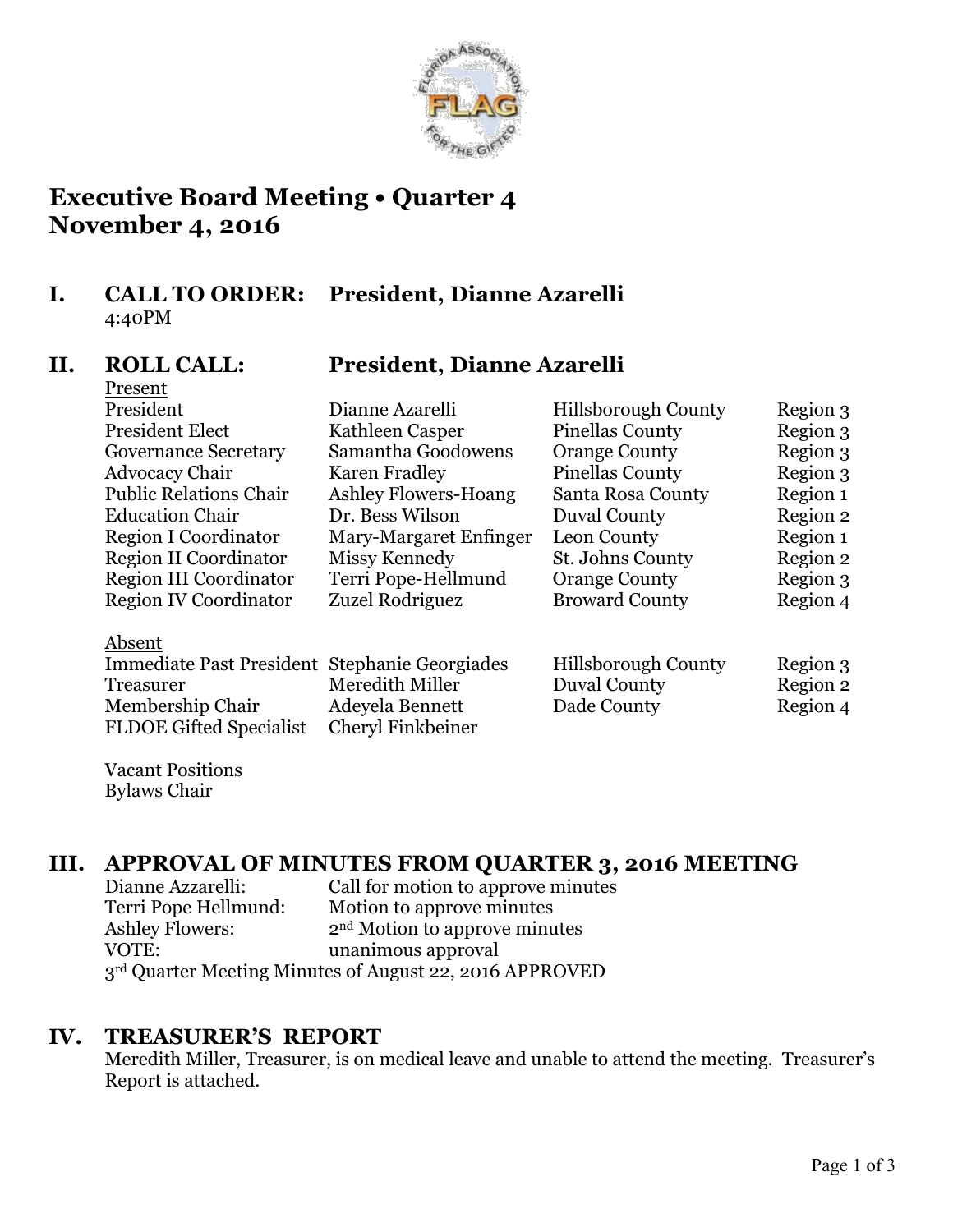## **V. APPROVAL OF 2 CANDIDATES FOR GOVERNANCE SECRETARY**

Dianne asked for the board to approve that the two candidates for Governance Secreatry be accepted as members in good standing and available to run for the position. Both Saunya Talley and Terri Pope-Hellmund were approved.

#### **VI. APPROVAL OF CONVENTION PER DIEM**

| Dianne Azzarelli: | Motion to have food expenses during NAGC 16 reimbursed for board       |
|-------------------|------------------------------------------------------------------------|
|                   | members that were incurred during                                      |
| Karen Fradley:    | $2nd Motion to per diem reinbursement$                                 |
| VOTE:             | unanimous approval                                                     |
|                   | 100% APPROVAL of PER DIEM REIMBURSEMENT FOR BOARD MEMBER FOOD EXPENSES |

#### **VII. FEBRUARY 4th, 2017**

Zuzel Rodriguez will be hosting a Forum for Parents of Intellectually Curious Students as part of Broward County, Duke TIP and Scholar Search Associates on February 4, 2017. She is asking for FLAG to have an official presence at the event.

Dianne and Adayelah will be going to be there to run the FLAG booth.

Dianne Azzarelli: Motion to have 2017 budget line item cover FLAG travel and expenses. Missy Kennedy: 2<sup>nd</sup> Motion VOTE: unanimous approval

100% APPROVAL for 2017 Budget to include expenses for the Broward symposium

#### **VIII. NEWSLETTER**

The due date for the newsletter contributions is being adjusted to the 20<sup>th</sup> of each month and will be published on the  $25<sup>th</sup>$ . Dianne is asking everyone on the board to contribute a piece about one takeaway from NAGC 16 to share with FLAG membership. Ashley will be making a "what you missed from NAGC" special newsletter. All the Region Coordinators are also required to submit a REGION SPECIFIC section to the newsletter.

All board members should submit to pr@flagifted.org AND also to flowersa@santarosa.k12.fl.us

### **IX. SCHEDULE FOR NAGC – DAY 3**

A. PARENT ISNTITUTE – CORONADO L

All Board Members are expected to be at the ballroom to help for the PARENT INSTITUTE at 6:45A being chaired by Karen Fradley.

- 7:30A Continental Breakfast
- 8:00A NAGC / FLAG introduction
- 8:30A Keynote
- 9:40A Roundtables

#### B. ANNUAL BOARD MEETING – CORONADO L

Samantha and Ashley will be labeling the boxed lunches for the meeting. Kathleen has requested that all the families of the scholarship recipients not be charged for their additional lunches.

| Kathleen Casper –      | Nicholas Green:          | <b>Adrian Sanchez</b> |
|------------------------|--------------------------|-----------------------|
| Zuzel Rodriguez -      | <b>Creative Teacher:</b> | <b>Wanda Cooper</b>   |
| Terri Pope Hellumund - | Scobee Female:           | Kailyn Sampson        |
| Karen Fradley -        | Scobee Male:             | <b>Ryan Mackler</b>   |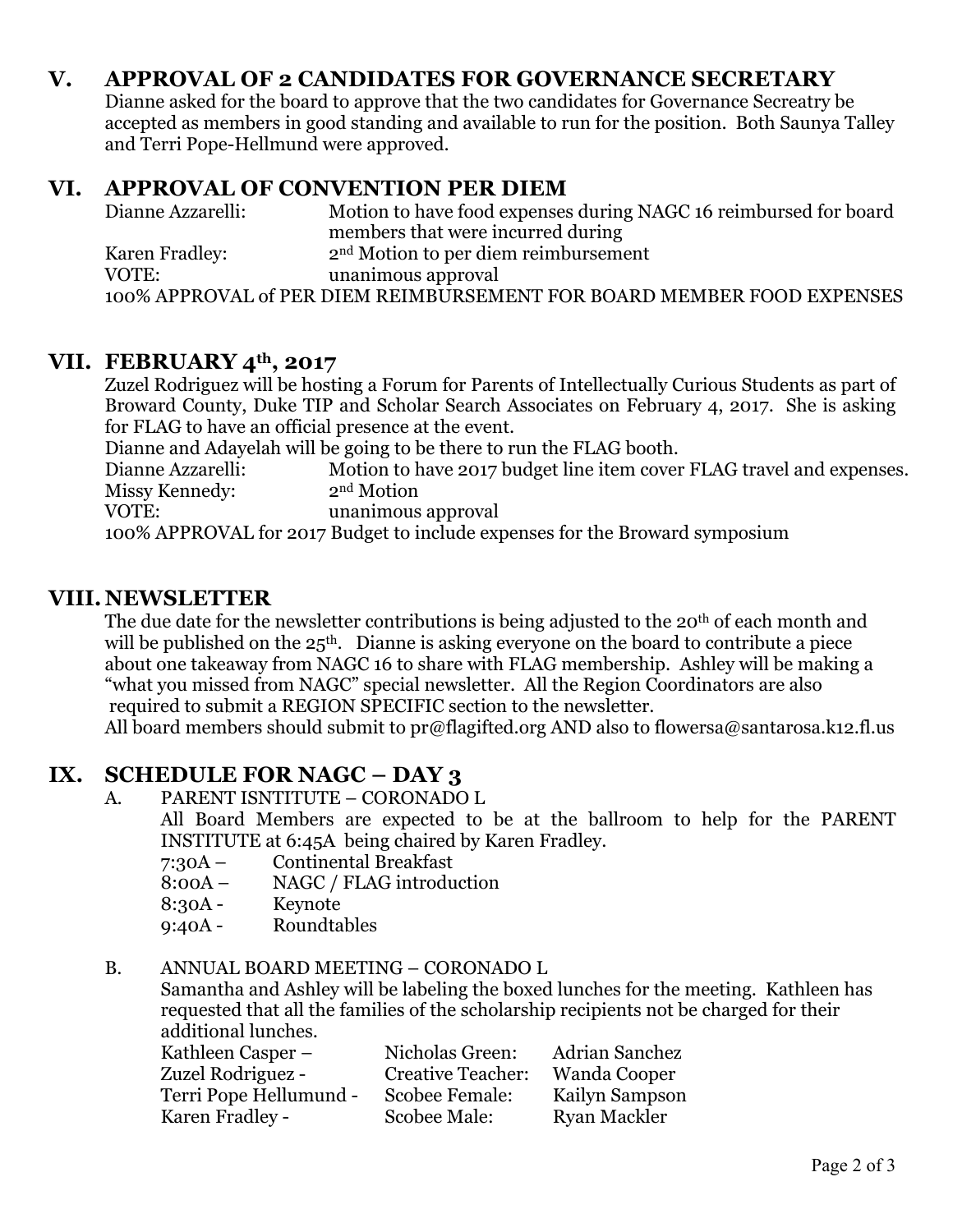## **X. BOARD POSITIONS / ROLES**

All board members are expected to have 3 people working with them on committee work.

## **XI. NEXT BOARD MEETING**

We are looking to meet in early January. Date to be determined.

## **XIII.ADJOURNMENT**

5:41PM